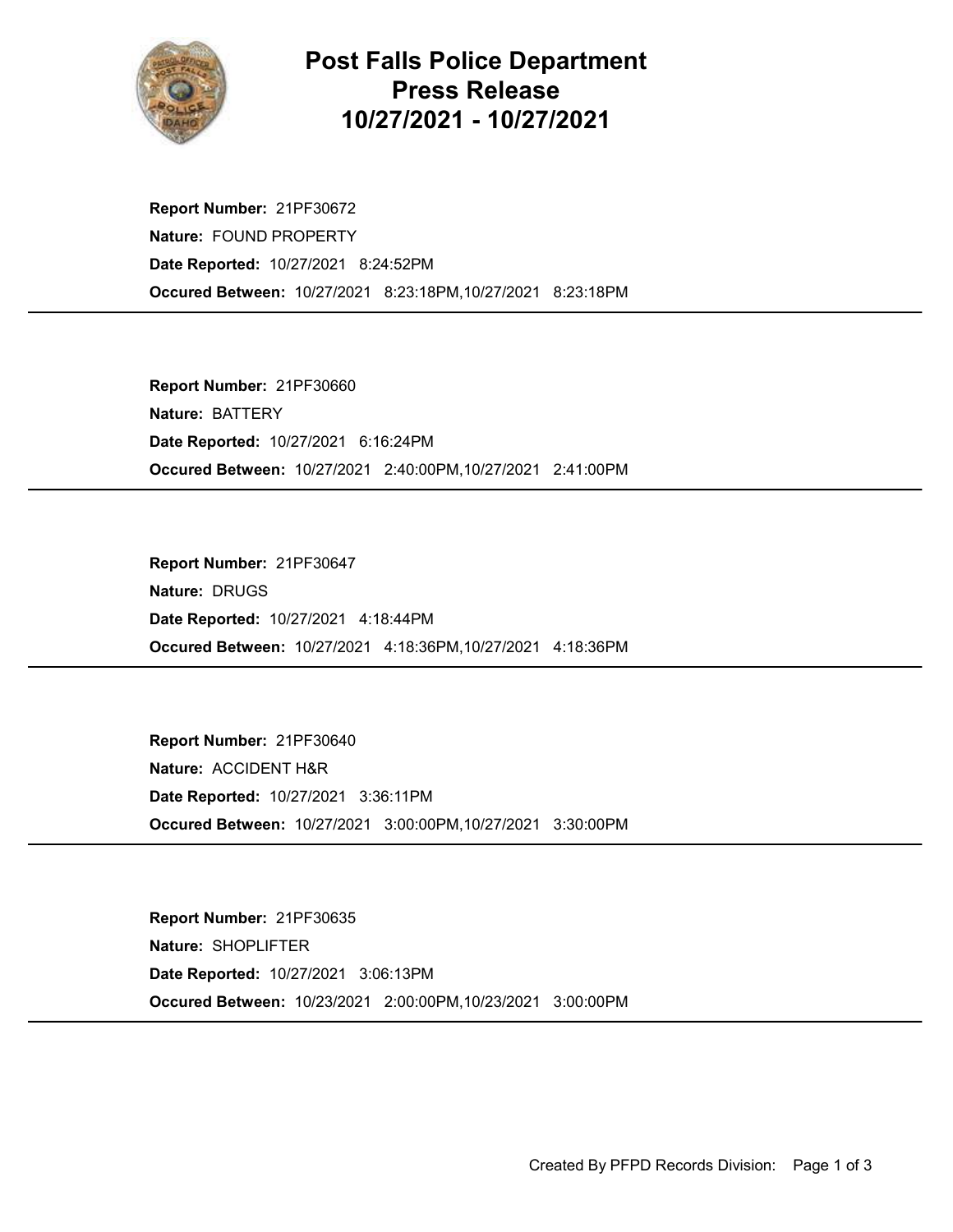Occured Between: 10/15/2021 5:45:00PM,10/26/2021 5:10:00PM Report Number: 21PF30631 Nature: MAL INJURY Date Reported: 10/27/2021 2:56:55PM

Occured Between: 10/27/2021 2:12:32PM,10/27/2021 2:12:32PM Report Number: 21PF30622 Nature: FORENSIC EXAM Date Reported: 10/27/2021 2:12:32PM

Occured Between: 9/7/2021 8:00:00AM,10/27/2021 11:54:39AM Report Number: 21PF30607 Nature: SEX OFFENSE Date Reported: 10/27/2021 11:57:33AM

Occured Between: 10/27/2021 10:25:47AM,10/27/2021 10:25:47AM Report Number: 21PF30594 Nature: FORENSIC EXAM Date Reported: 10/27/2021 10:25:47AM

Occured Between: 10/15/2021 12:00:00AM,10/21/2021 3:23:00PM Report Number: 21PF30584 Nature: THEFT Date Reported: 10/27/2021 8:43:44AM

Occured Between: 10/26/2021 9:00:00AM,10/27/2021 8:31:31AM Report Number: 21PF30583 Nature: BURGLARY Date Reported: 10/27/2021 8:35:10AM